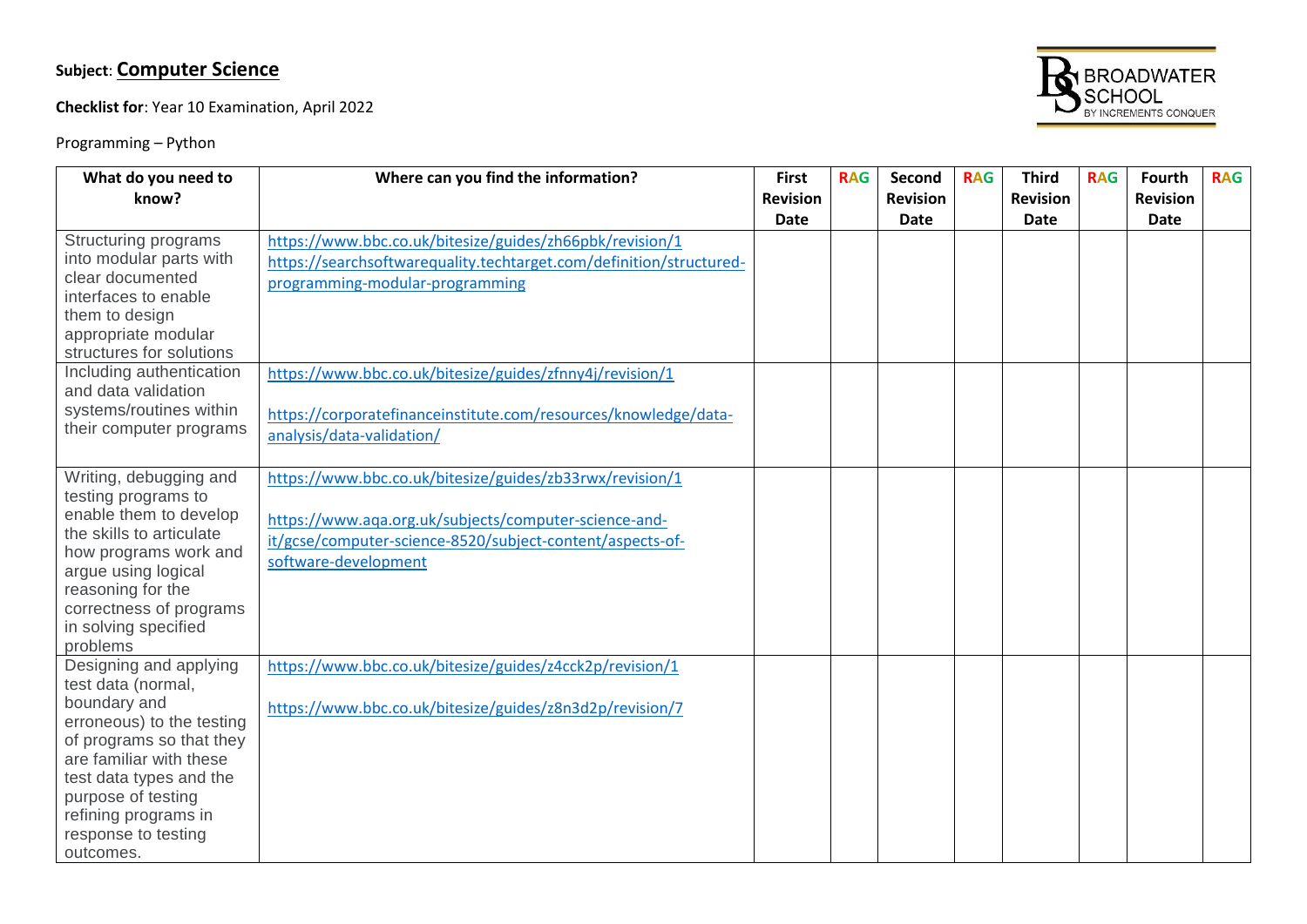## Programming - Python

Comment - Text within the code that is ignored by the computer. A Python comment is preceeded by a #.

# This is an example of a comment

### Output - Processed information that is sent out from a computer

| Python                    | Pseudocode           |
|---------------------------|----------------------|
| print ("Hello World!")    | OUTPUT "Hello World" |
| Hello World!              |                      |
| print ("Hello", "World!") |                      |
| Hello World!              |                      |
| print ("Hello"+"World!")  |                      |
| HelloWorld!               |                      |
| print ("Hello\nWorld!")   |                      |
| Hello                     |                      |
| World <sup>1</sup>        |                      |
|                           |                      |

### Input - Data sent to a computer to be processed

| print ("Enter name")  | OUTPUT "Enter name"         |
|-----------------------|-----------------------------|
| $name=input()$        | $name \leftarrow$ USERINPUT |
| print ("Hello", name) | OUTPUT "Hello", name        |
| print ("Enter age")   | OUTPUT "Enter age"          |
| $aqe=int (input())$   | $age \leftarrow$ USERINPUT  |

Assignment - The allocation of data values to variables, constants, arrays and other data structures so that the values can be stored.

- Variable Value that can change during the running of a program. By convention we use lower case to identify variables (eg a=12)
- Constant Value that remains unchanged for the duration of the program. By convention we use upper case letters to identify constants. (e.g. PI=3.141)

#### Data Types

| Integer                      | $age = 12$                | age $\leftarrow$ 12                         |
|------------------------------|---------------------------|---------------------------------------------|
| Float (real) number          | height = $1.52$           | height $\leftarrow$ 12                      |
| Character                    | $a = 'a'$                 | a ← 'a'                                     |
| String - multiple characters | $name = "Bart"$           | name $\leftarrow$ "Bart"                    |
| Boolean (true/false)         | $a = True$<br>$b = False$ | $a \leftarrow True$<br>$b \leftarrow$ False |

## **Arithmetic Operators**

| Add                 | $7 + 2$   | - = 9  | $7 + 2$   |
|---------------------|-----------|--------|-----------|
| Subtract            | $7 - 2$   | $= 5$  | $7 - 2$   |
| Multiply            | $7 * 2$   | $= 14$ | $7 * 2$   |
| Divide              | 4/2       | $= 2$  | 4 / 2     |
| power               | $2 * * 3$ | $= 8$  | $2 * * 3$ |
| Integer division    | 7/1/2     | $= 3$  | 7 DIV 2   |
| Modulus (remainder) | 7 8 2     | $= 1$  | 7 MOD 2   |

## Relational Operators - Allows the Comparison of values

| Less than                | ×.            | <                    | 7<2      | $->$ False         |
|--------------------------|---------------|----------------------|----------|--------------------|
| <b>Greater than</b>      | $\Rightarrow$ | Ł                    | 7 > 2    | $\Rightarrow$ True |
| <b>Equal</b> to          | ==            | ==                   | $7 = -2$ | $->$ False         |
| Not equal to             | '=            | $or \Leftrightarrow$ | $71 - 2$ | $\Rightarrow$ True |
| Less than or equal to    | <=            | <                    | $7 < -2$ | $->$ False         |
| Greater than or equal to | $\infty$      | ⇒                    | $7 > -2$ | $\rightarrow$ True |

## **Boolean Operators**

|  | AND and $7 < 2$ and $1 < 2$ | $\rightarrow$ False |
|--|-----------------------------|---------------------|
|  | OR or $7 < 2$ or $1 < 2$    | $\rightarrow$ False |
|  | NOT   $not$   $not$ 7 < 2   | $\Rightarrow$ True  |

### Sequencing represents a set of steps. Each line of code will have some operation and these operations will be carried out in order line-by-line

| Using + operator for adding        |               |
|------------------------------------|---------------|
| $a = 1$                            | $a - 1$       |
| $b = 2$                            | $b - 2$       |
| $c = a + b$                        | $c - a + b$   |
| $print(c)$ -> 3                    | OUTPUT c      |
| Using + operator for concatenation |               |
| $a = 'Hello'$                      | $a + 'Hello'$ |
| $b = 'Wor1d'$                      | $b -$ 'World' |
| $c = a + b$                        | $c - a + b$   |
| print(c) -> Hello World            | OUTPUT c      |

### **Random number**

| Random<br>integer           | import random<br>random.randint (0,9) | RANDOM INT(0,9) |
|-----------------------------|---------------------------------------|-----------------|
| Choice                      | random.choice('a','b','c')            |                 |
| Random value<br>from 0 to 1 | random.random()                       |                 |

Selection represents a decision in the code according to some condition. The condition is met then the block of code is executed otherwise it is not. Often alternative blocks of code are executed according to some condition.



| IF                | IF $i > 2$ THEN<br>$j \leftarrow 10$<br>ENDIF                                                                                      | if $i > 2$ :<br>$1 = 10$                                            |
|-------------------|------------------------------------------------------------------------------------------------------------------------------------|---------------------------------------------------------------------|
| IF  ELSE          | $IF i > 2$ THEN<br>$\gamma \leftarrow 10$<br>ELSE<br>$\uparrow$ $\leftarrow$ 3<br><b>ENDIF</b>                                     | if $i > 2$ :<br>$j=10$<br>else:<br>$-i=3$                           |
| IF  ELSE IF  ELSE | $IF i == 2 THEN$<br>$i \leftarrow 10$<br>ELSE IF $i == 3$<br>$\uparrow$ $\leftarrow$ 3<br>ELSE<br>$j \leftarrow 1$<br><b>ENDIF</b> | if $i == 2$ :<br>$j = 10$<br>elif i==3:<br>$-i=3$<br>else:<br>$i=1$ |

### Iteration Sometimes we wish the code to repeat a set of instructions

WHILE loops are used when the we do not know beforehand the number of iterations needed and this varies according to some condition.



| print ("Hello World")                 | OUTPUT "Hello World"<br><b>ENDWHILE</b>       |
|---------------------------------------|-----------------------------------------------|
| $a=0$<br>while $a < 4$ :<br>print (a) | $a \leftarrow 0$<br>WHILE $a < 4$<br>OUTPUT a |
| $a=a+3$                               | $a \leftarrow a + 3$<br><b>ENDWHILE</b>       |

#### FOR loops are used when we know before hand the number of iterations we wish to make.

| for a in range $(3)$ :<br>print (a) | FOR $a - 0$ TO 3<br>OUTPUT a<br><b>ENDFOR</b> |
|-------------------------------------|-----------------------------------------------|
|                                     |                                               |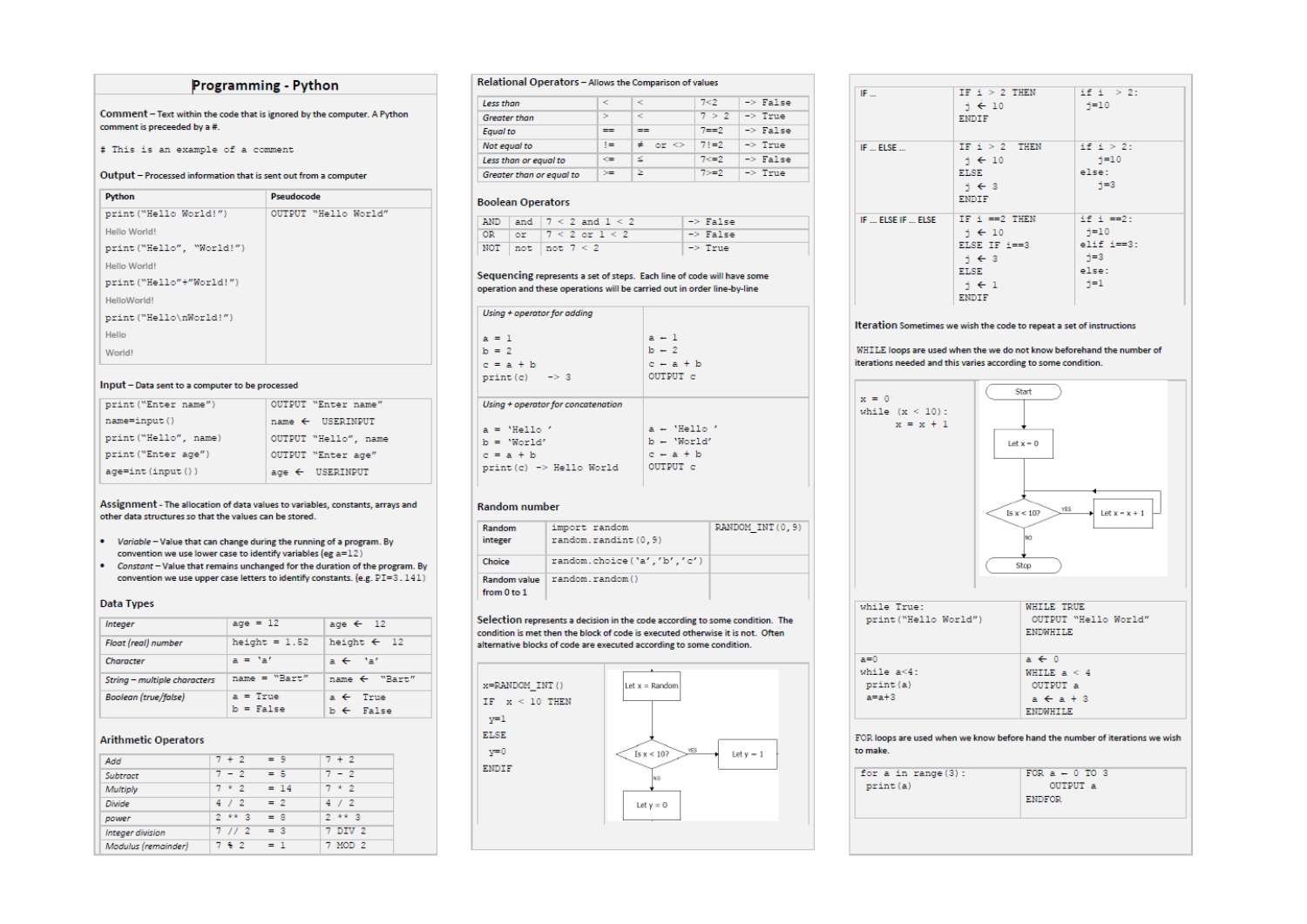| use a nested FOR loop to          |                           | for i in range (10):             |  |  |
|-----------------------------------|---------------------------|----------------------------------|--|--|
|                                   | for $i$ in range $(10)$ : |                                  |  |  |
| print out a grid                  |                           | print ("x ", end="")             |  |  |
|                                   |                           | print()                          |  |  |
|                                   |                           |                                  |  |  |
| Use a nested while and if         | $i = 0$                   |                                  |  |  |
| to print out only even            |                           | while $i < 51$ :                 |  |  |
| numbers                           |                           | if (i%2==0):                     |  |  |
|                                   |                           | print (i)                        |  |  |
|                                   |                           | $i = i + 1$                      |  |  |
| Lists                             |                           |                                  |  |  |
| Create a list                     |                           | shapes=["square", "circle"]      |  |  |
| Access element by index pos       |                           | shapes $[1]$ -> circle           |  |  |
| Append item to list               |                           | shapes.append("triangle")        |  |  |
| Remove item from list             |                           | shapes.remove("circle")          |  |  |
| Remove item from list by<br>index |                           | shapes.pop(1)                    |  |  |
| <b>Insert item into list</b>      |                           | shapes.insert(2,"rectangle")     |  |  |
| Number of elements in a list      |                           | len(shapes)                      |  |  |
| Get index pos of item in list     |                           | shapes.index("triangle")         |  |  |
| <b>Concatenating lists</b>        |                           | shapesGroupl["square", "circle"] |  |  |
|                                   |                           | shapesGroup2=["triangle"]        |  |  |
|                                   |                           | shapes=shapesGroupl+shapesGroup2 |  |  |
| Loop through list                 |                           | for i in range (len (shapes)):   |  |  |
|                                   |                           | print(shapes[i])                 |  |  |
| Reverse elements in a list        |                           | shapes.reverse()                 |  |  |
|                                   |                           |                                  |  |  |

| Create a 2D list                           | $d = [ [23, 14, 17], [12, 18, 37],$<br>[16, 67, 83]]                              |
|--------------------------------------------|-----------------------------------------------------------------------------------|
| Another way to<br>create a 2D list         | $a = [23, 14, 17]$<br>$b = [12, 18, 37]$<br>$c = [16, 67, 83]$<br>$d = [a, b, c]$ |
| <b>Access element by</b><br>index position | $d[1][2] \rightarrow 37$                                                          |

| Get length of a string             | len("Hello")              | LEN ("Hello")    |
|------------------------------------|---------------------------|------------------|
| Character to character code        | $ord("a") \Rightarrow 97$ | ORD('a")         |
| <b>Character code to character</b> | chr $(101)$ -> 'e'        | CHR (101)        |
| <b>String to integer</b>           | $a=int("12")$             | $a = INT("12")$  |
| <b>String to float</b>             | a=float ("12.3")          | a=FLOAT ("12.3") |
| integer to string                  | $a=str(12)$               | $a = STR(12)$    |
| real to string                     | $a = str(12.3)$           | $a = STR(12.3)$  |
|                                    |                           |                  |

| <b>Concatenation -merge multiple strings</b><br>together                                                                                   | $a="b=$ "hello"<br>$b="word"$<br>$c = a + b$<br>$print(c)$ $\Rightarrow$<br>hello world |
|--------------------------------------------------------------------------------------------------------------------------------------------|-----------------------------------------------------------------------------------------|
| Return the position of a character<br>If there is more than 1 of the same<br>character the position of the first<br>character is returned. | $student = "Hermione"$<br>student.index('i')                                            |
| Find the character at a specified<br>position                                                                                              | $student = "Hermione"$<br>print (student $[2]$ ) $\rightarrow$ r                        |

### sub strings - select parts of a string

| <b>Example</b>                       | student="Harry Potter"        |              |
|--------------------------------------|-------------------------------|--------------|
| Output the first two characters      | print (student [0:2])         | Ha           |
| Output the first three characters    | print (student[:3])           | Har          |
| Output characters 2-4                | print (student [2:5])         | Rry          |
| Output the last 3 characters         | print (student [-3:])         | Ter          |
| Output a middle set of<br>characters | $print(\text{student}[4:-3])$ | <b>v</b> Pot |

## \*A negative value is taken from the end of the string.

Subroutines are a way of managing and organising programs in a structured way. This allows us to break up programs into smaller chunks.

- . Can make the code more modular and more easy to read as each function performs a specific task.
- . Functions can be reused within the code without having to write the code multiple times.
- . Procedures are subroutines that do not return values
- . Functions are subroutines that have both input and output

| Procedure:<br>No input<br>parameters or<br>return                  | SUB greeting()<br>$OUPPIIT$ "hello"<br><b>ENDSUB</b>                                                          | $def$ qreeting():<br>print ("hello")<br>call: greeting()                       |
|--------------------------------------------------------------------|---------------------------------------------------------------------------------------------------------------|--------------------------------------------------------------------------------|
| Procedure: One<br>input<br>parameter, no<br>return                 | <b>SUB</b><br>greeting (name)<br><b>OUTPUT</b><br>"Hello", name<br><b>ENDSUR</b>                              | def greeting(name):<br>print ("Hello", name)<br>greeting ("grey")              |
| <b>Function:</b><br>1 input<br>parameter, and<br>1 return value    | SUB add (n)<br>$a - 0$<br>$FOR = -0 TO n$<br>$a - a + n$<br><b>ENDFOR</b><br><b>RETURN a</b><br><b>ENDSUB</b> | $def add(n)$ :<br>$a=0$<br>for a in range $(n+1)$ :<br>$a = a + n$<br>return a |
| <b>Function:</b><br>Two input<br>parameters, and<br>1 return value | SUB (numl, num2)<br>$sum = num1 + num2$<br>return sum                                                         | def add (numl, num2) :<br>$sum = num1 + num2$<br>return sum<br>green(1,2)      |

The scope of a variable determines which parts of a program can access and use that variable.

A global variable is a variable that can be used anywhere in a program. The issue with global variables is that one part of the code may inadvertently modify the value because global variables are hard to track.

A local variable is a variable that can only be accessed within a certain block of code typically within a function. Local variables are not recognized outside a function unless they are returned. There is no way of modifying or changing the behavior of a local variable outside its scope.

Global variables need to defined throughout the running of the whole program. This is an inefficient use of memory resources. Local variables are defined only when they are needed an so have less demand on memory. Local variables only exist within the subroutine.

### **Reading and writing files**

Open file Whatever we are doing to a file whether we are reading, writing or adding to or modifying a file we first need to open it using:

open (filename, access mode)

There are a range of access mode depending on what we want to do to the file, the principal ones are given below:

| <b>Access Mode</b>                       | <b>Description</b>                                                                                               |              |                                                                |  |  |
|------------------------------------------|------------------------------------------------------------------------------------------------------------------|--------------|----------------------------------------------------------------|--|--|
| п                                        | Opens a file for reading only                                                                                    |              |                                                                |  |  |
| w                                        | Opens a file for writing only. Create a new file if one does not<br>exist. Overwrites file if it already exists. |              |                                                                |  |  |
| a                                        | exist.                                                                                                           |              | Append to the end of a file. Create a new file if one does not |  |  |
| Reading text files                       |                                                                                                                  |              |                                                                |  |  |
| read - Reads in the whole file into a    |                                                                                                                  |              | f=open("filetxt","r")                                          |  |  |
| single string                            |                                                                                                                  |              | print(f.read())                                                |  |  |
|                                          |                                                                                                                  |              | $f$ .close $()$                                                |  |  |
| readline - Reads in each line one at a   |                                                                                                                  |              | f=open("file.txt","r")                                         |  |  |
| time                                     |                                                                                                                  |              | print(f.readline())                                            |  |  |
|                                          |                                                                                                                  |              | print (f. readline())                                          |  |  |
|                                          |                                                                                                                  |              | print (f. readline())                                          |  |  |
|                                          |                                                                                                                  |              | $f$ .close $()$                                                |  |  |
| readlines - Reads in the whole file into |                                                                                                                  |              | f=open("file.txt","r")                                         |  |  |
| a list                                   |                                                                                                                  |              | print(f.readlines())                                           |  |  |
|                                          |                                                                                                                  |              | $f$ . close $()$                                               |  |  |
| <b>Writing text files</b>                |                                                                                                                  |              |                                                                |  |  |
| Write in single lines at a               |                                                                                                                  |              | file=open("days.txt",'w')                                      |  |  |
| time                                     |                                                                                                                  |              | file.write("Monday\n")<br>file.write("Tuesday\n")              |  |  |
|                                          | file.close()                                                                                                     |              |                                                                |  |  |
|                                          |                                                                                                                  |              | file.write("Wednesday\n")                                      |  |  |
|                                          |                                                                                                                  |              |                                                                |  |  |
| Write in a list                          |                                                                                                                  |              | say=["How\n","are\n","you\n"]                                  |  |  |
|                                          |                                                                                                                  |              | file=open("say.txt",'w')                                       |  |  |
|                                          |                                                                                                                  |              | file.writelines (say)                                          |  |  |
|                                          |                                                                                                                  | file.close() |                                                                |  |  |
|                                          |                                                                                                                  |              |                                                                |  |  |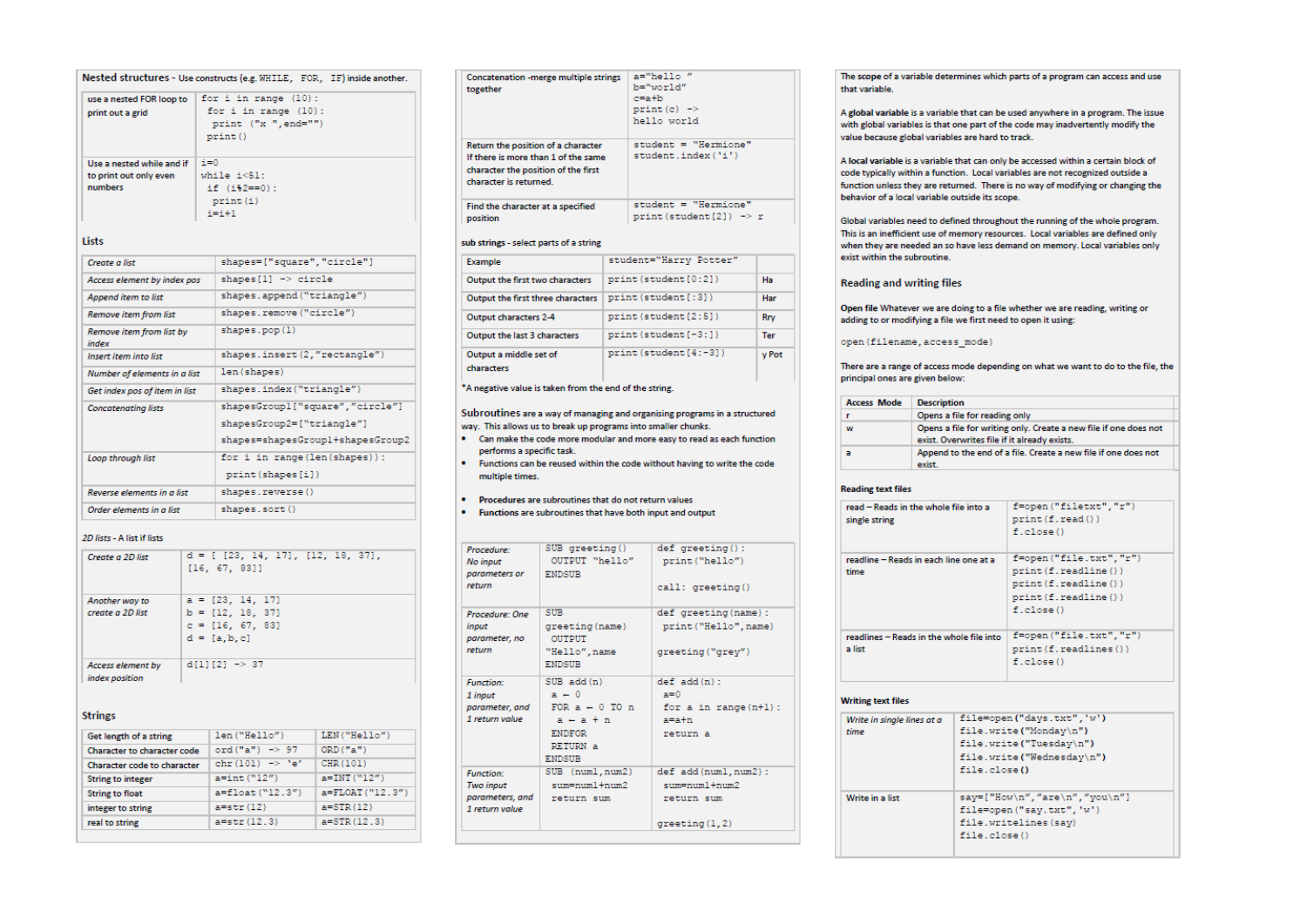| Check if an entered string has a<br>minimum length | OUTPUT "Enter String"<br>$\epsilon$ $\leftarrow$ USERINPUT<br>IF LEN $(S) > 5$ THEN<br>OUTPUT "STRING OK"<br><b>ELSE</b><br>OUTPUT "TOO SHORT"<br><b>ENDIF</b> |
|----------------------------------------------------|----------------------------------------------------------------------------------------------------------------------------------------------------------------|
| Check is a string is empty                         | OUTPUT "Enter String"<br>$s \leftarrow$ USERINPUT<br>IF LEN $(S) == 0$ THEN<br>OUTPUT "EMPTY STRING"<br><b>ENDIF</b>                                           |
| Check if data entered lies within<br>a given range | OUTPUT "Enter number" s num $\leftarrow$<br>USERINPUT<br>IF $num > 1$ AND $num < 10$<br>OUTPUT "Within range"<br><b>ENDIF</b>                                  |

#### **Authentication Routine**

OUTPUT "Enter Username" username  $\leftarrow$  USERINPUT OUTPUT "Enter Password" password < USERINPUT

WHILE username != "bart" OR password !="abc"

OUTPUT "Login failed" OUTPUT "Enter Username" username  $\leftarrow$  USERINPUT OUTPUT "Enter Password"  $password \leftarrow \text{USERINPUT}$ 

#### ENDWHILE

OUTPUT "Login Successful"

#### **Debugging**

Syntax errors - Errors in the code that mean the program will not even run at all. Normally this is things like missing brackets, spelling mistakes and other typos.

Runtime errors - Errors during the running of the program. This might be because the program is writing to a memory location that does not exist for instance. eg. An array index value that does not exist.

Logical errors - The program runs to termination, but the output is not what is expected. Often these are arithmetic errors.

#### **Test data**

Code needs to be tested with a range of different input data to ensure that it works as expected under all situations. Data entered need to be checked to ensure that the input values are:

- within a certain range
- in correct format
- \* the correct length
- . The correct data type (eg float, integer, string)

The program is tested using normal, erroneous or boundary data.

Normal data - Data that we would normally expect to be entered. For example for the age of secondary school pupils we would expect integer values ranging from 11 to 19.

Erroneous data - Data that are input that are clearly wrong. For instance, if some entered 40 for the age of a school pupil. The program should identify this as invalid data but at the same time should be able to handle this sensibly which returns a sensible message and the program does not crash.

Boundary data - Data that are on the edge of what we might expect. For instance if someone entered their age as 10, 11, 19 or 20.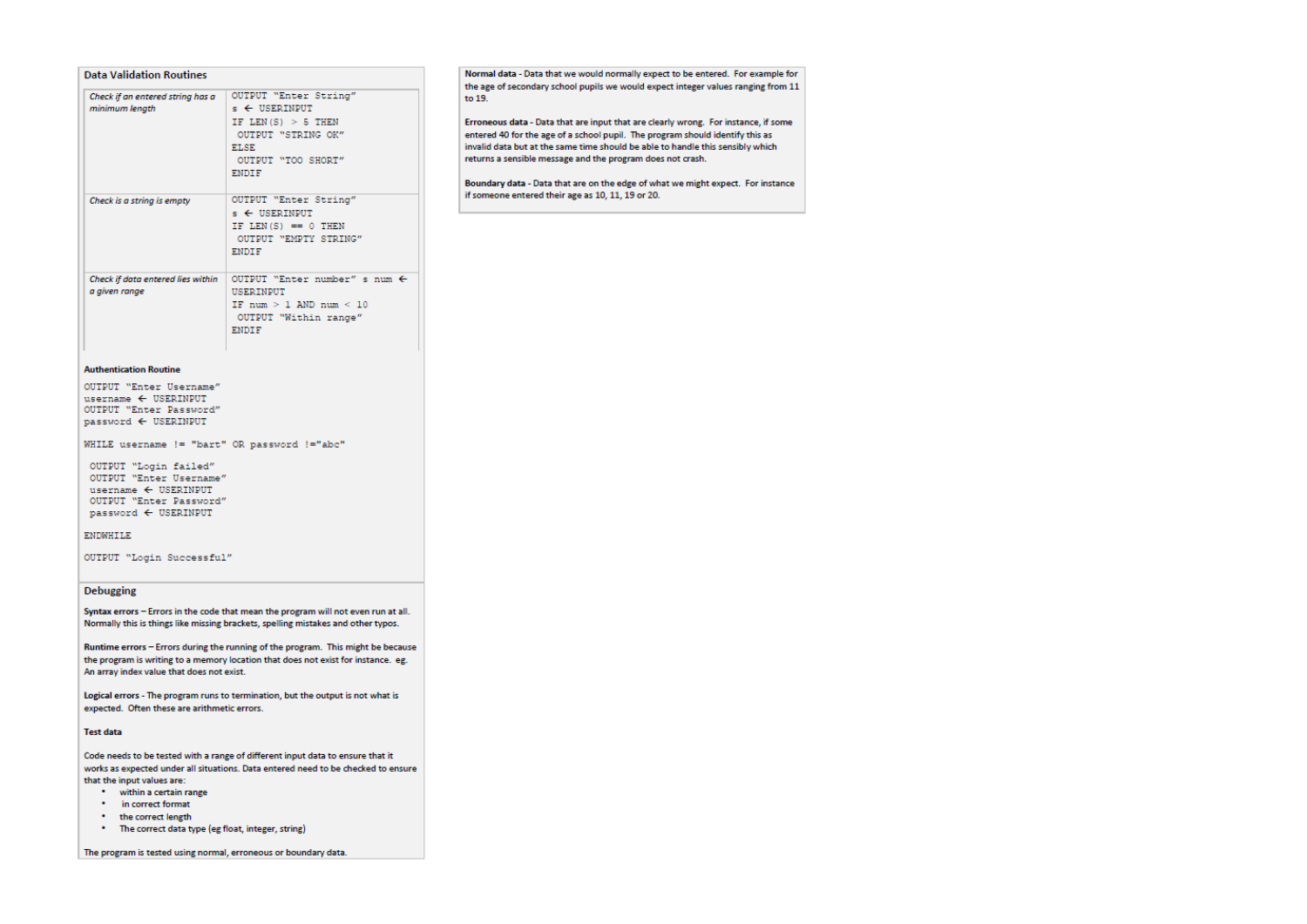# **Q1.**

Write a Python program that inputs a password and checks if it is correct.

Your program should work as follows:

- input a password and store it in a suitable variable
- if the password entered is equal to secret display the message Welcome
- if the password entered is not equal to  $s$ ecret display the message  $Not$  welcome.

You **should** use meaningful variable name(s), correct syntax and indentation in your answer.

The answer grid below contains vertical lines to help you indent your code accurately.

**(Total 5 marks)**

# **Q2.**

Write a Python program that allows a taxi company to calculate how much a taxi fare should be.

The program should:

- allow the user to enter the journey distance in kilometres (no validation is required)
- allow the user to enter the number of passengers (no validation is required)
- calculate the taxi fare by
	- charging £2 for every passenger regardless of the distance
	- charging a further £1.50 for every kilometre regardless of how many passengers there are
- output the final taxi fare.

You **should** use meaningful variable name(s), correct syntax and indentation in your answer.

The answer grid below contains vertical lines to help you indent your code accurately.

**(Total 7 marks)**

# **Q3.**

Write a Python program that inputs a character and checks to see if it is lowercase or not.

Your program should work as follows:

• gets the user to enter a character and store it in a suitable variable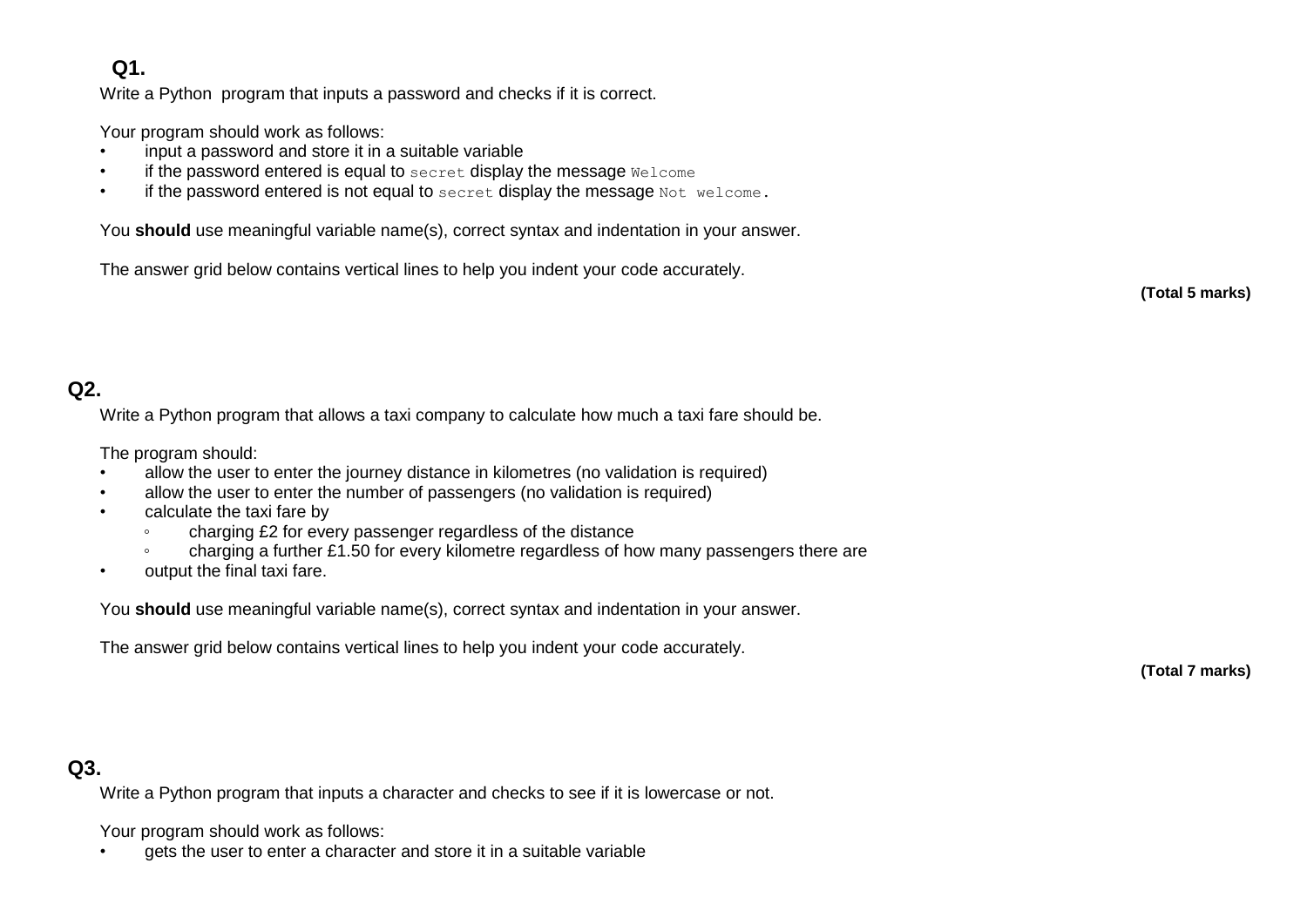- determines if the entered character is a lowercase character
- outputs LOWER if the user has entered a lowercase character
- outputs NOT LOWER if the user has entered any other character.

You **should** use meaningful variable name(s), correct syntax and indentation in your answer.

The answer grid below contains vertical lines to help you indent your code accurately.

**(Total 7 marks)**

# **Q4.**

Write a Python program that calculates an estimate of the braking distance in metres for a new model of go-kart that is travelling between 10 and 50 kilometres per hour (kph).

Your program should:

- keep asking the user to enter a speed for the go-kart until they enter a speed that is between 10 and 50 (inclusive)
- calculate the braking distance in metres by dividing the speed by 5
- ask the user if the ground is wet (expect the user to enter  $y \in S$  if it is)
- if the ground is wet, multiply the braking distance by 1.5
- output the final calculated braking distance.

You **should** use meaningful variable name(s), correct syntax and indentation in your answer.

The answer grid below contains vertical lines to help you indent your code accurately.

**(Total 8 marks)**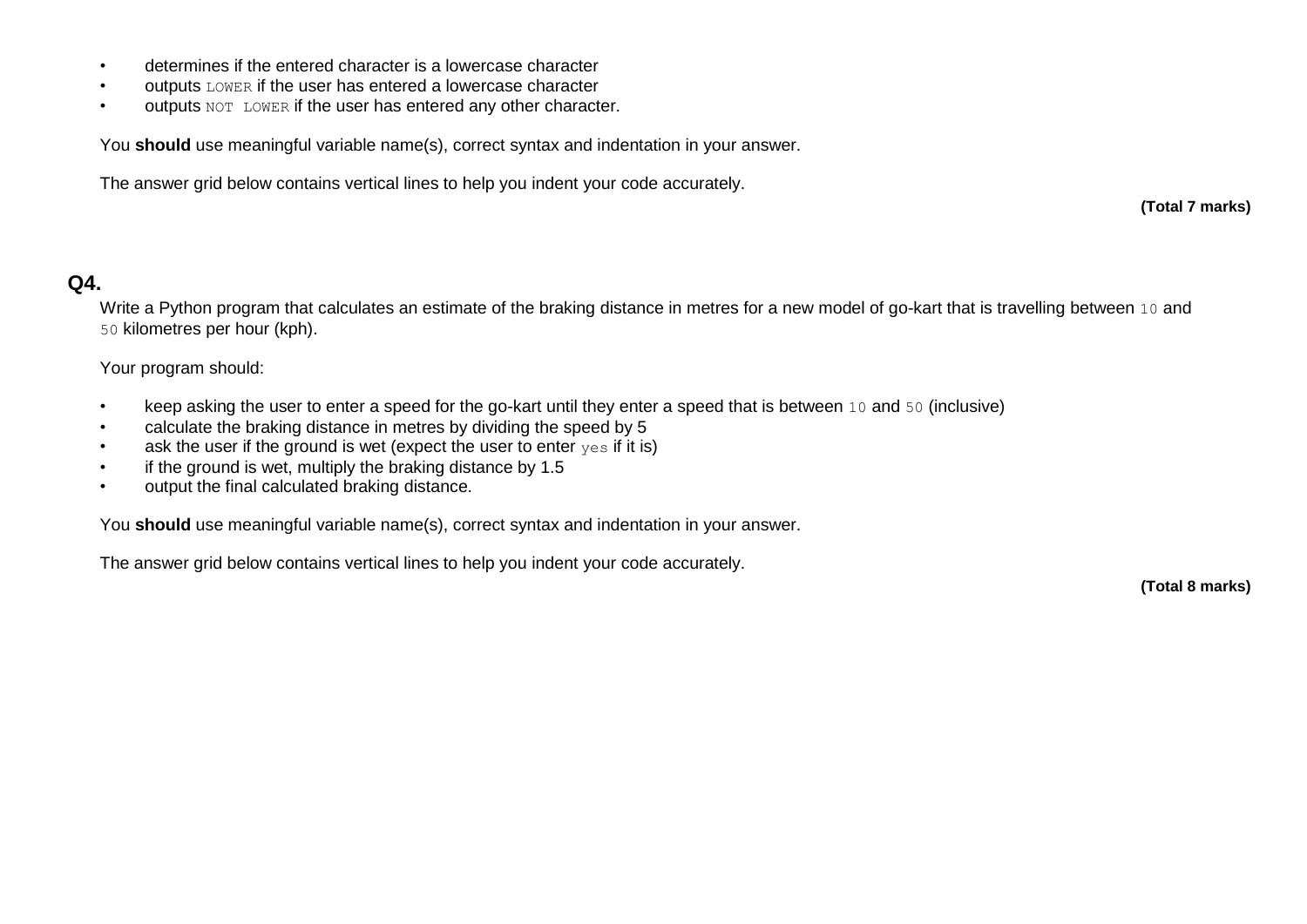

# **Subject Specific Vocabulary**

The following list provides definitions of key terms used in our GCSE Computer Science 8525 specification.

Students should be familiar with, and gain understanding from, all these terms.

## Variable declaration

Variables are defined as a space in memory, given a name, assigned a value that can be changed while a program is running. Once a variable is declared it is then assigned a value, this is called initialization.

Name <"Bob Smith"

## **Constant declaration**

Constants are similar in definition to variables, the difference in definition being a space in memory, given a name, assigned a value that cannot be changed while a program is running. Constants are identified in their declaration and should be capitalized:

CONST PI  $\leftarrow$  3.14 Assignment

Assignment is a term used to show the setting of variables to values.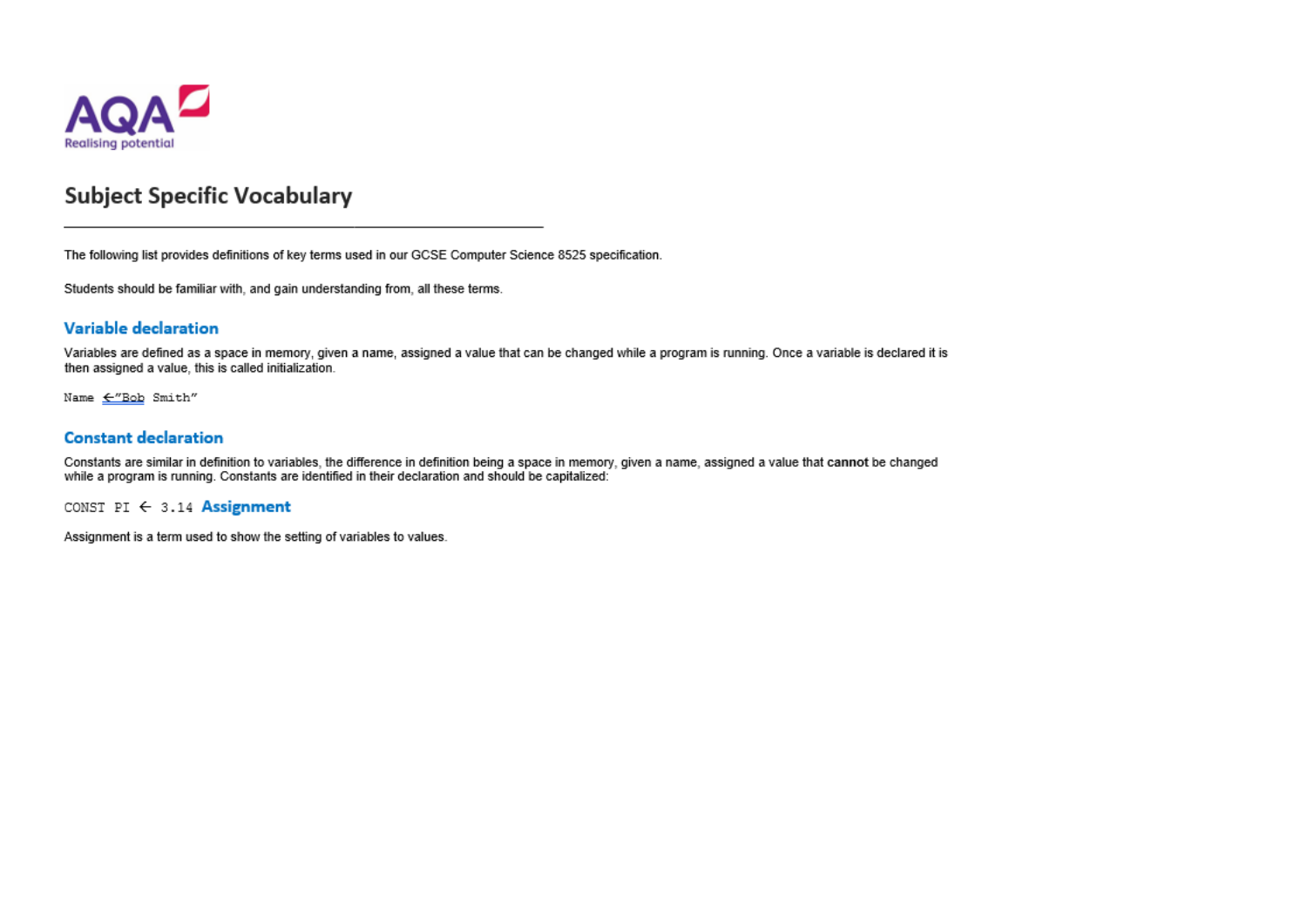Answer  $\leftarrow$ Num1 + Num2

## **Selection**

Selection is a blanked term to refer to a programming statement that allows the changing of the flow of the program, based on a condition that is met.

IF Game = "won" THEN

PRINT("you have won the game")

END IF

The above shows an example of nested selection, that shows if the first condition is met, then it checks the second selection statement.

## **Iteration**

Iteration is a blanket term to refer to a programming statement that repeats code (loops). This can be both count controlled or condition controlled.

C 2021 AGA

## **Count controlled loop**

A loop that has a definite number of times to run, this can be known as definite iteration. A for loop is an example of a Count Controlled loop.

FOR  $i \leftarrow 1$  TO 5 .. Instructions here ... **ENDFOR** 

This can also be achieved with a WHILE loop, as long as the loop as a set number of iterations.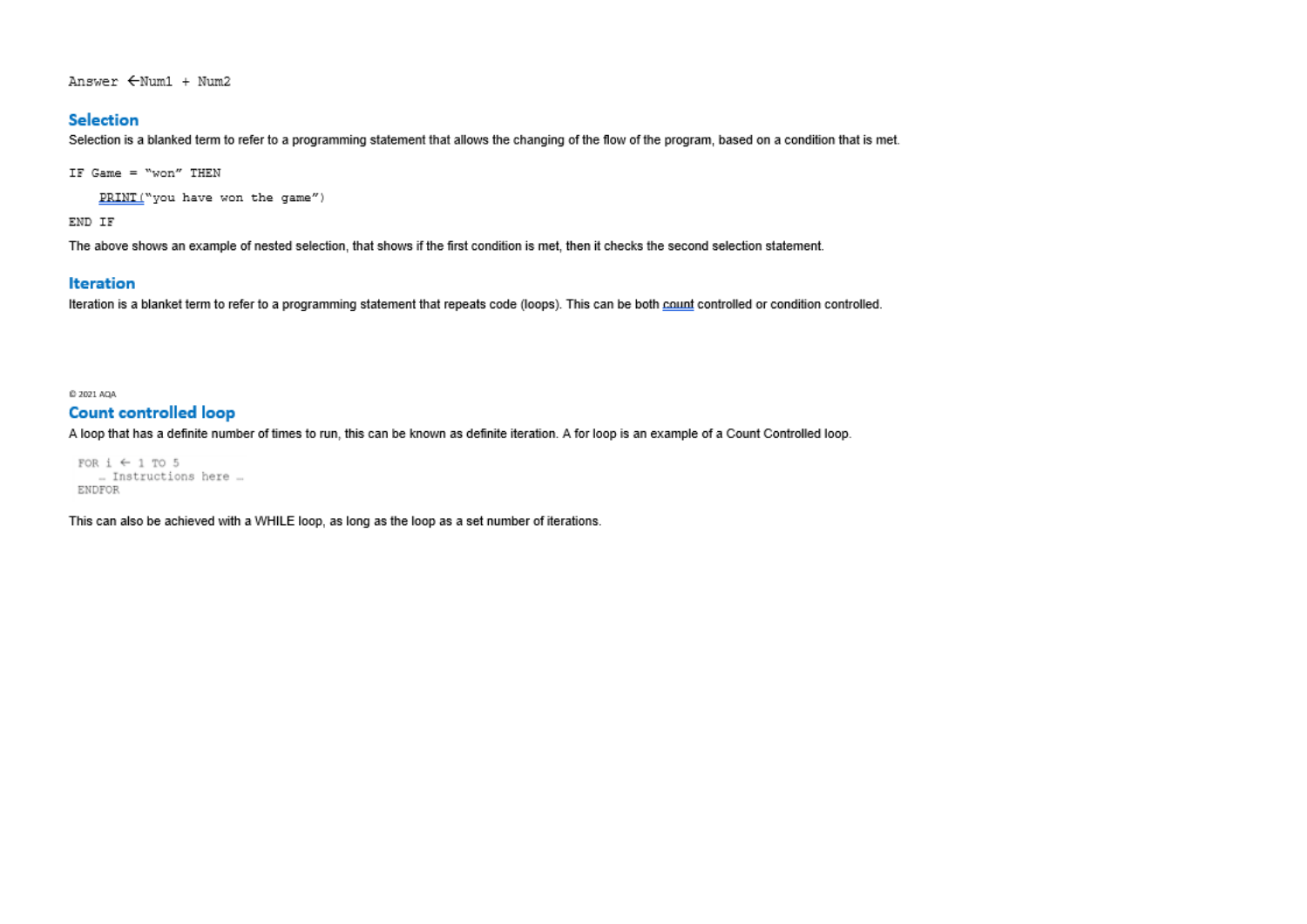C 2021 AQA

## 4 Count controlled loop

A loop that has a definite number of times to run, this can be known as definite iteration. A for loop is an example of a Count Controlled loop.

```
FOR i \leftarrow 1 TO 5
   .. Instructions here ...
ENDFOR
```
This can also be achieved with a WHILE loop, as long as the loop as a set number of iterations.

```
WHILE I \leq 5... instructions here... I = I + 1END WHILE
```
## **Condition controlled loop**

Condition controlled loops are those in which the end of the loop is not known, it will continue indefinitely until the condition is met.

```
WHILE NotSolved
   .. Instructions here ...
ENDWHILE
```
The same effect can be achieved with a REPEAT...UNTIL loop, the benefit of which is that the program can enter the loop, gain an input then test the condition at the end, making it potentially more efficient.

REPEAT ... Instructions here ... UNTIL Solved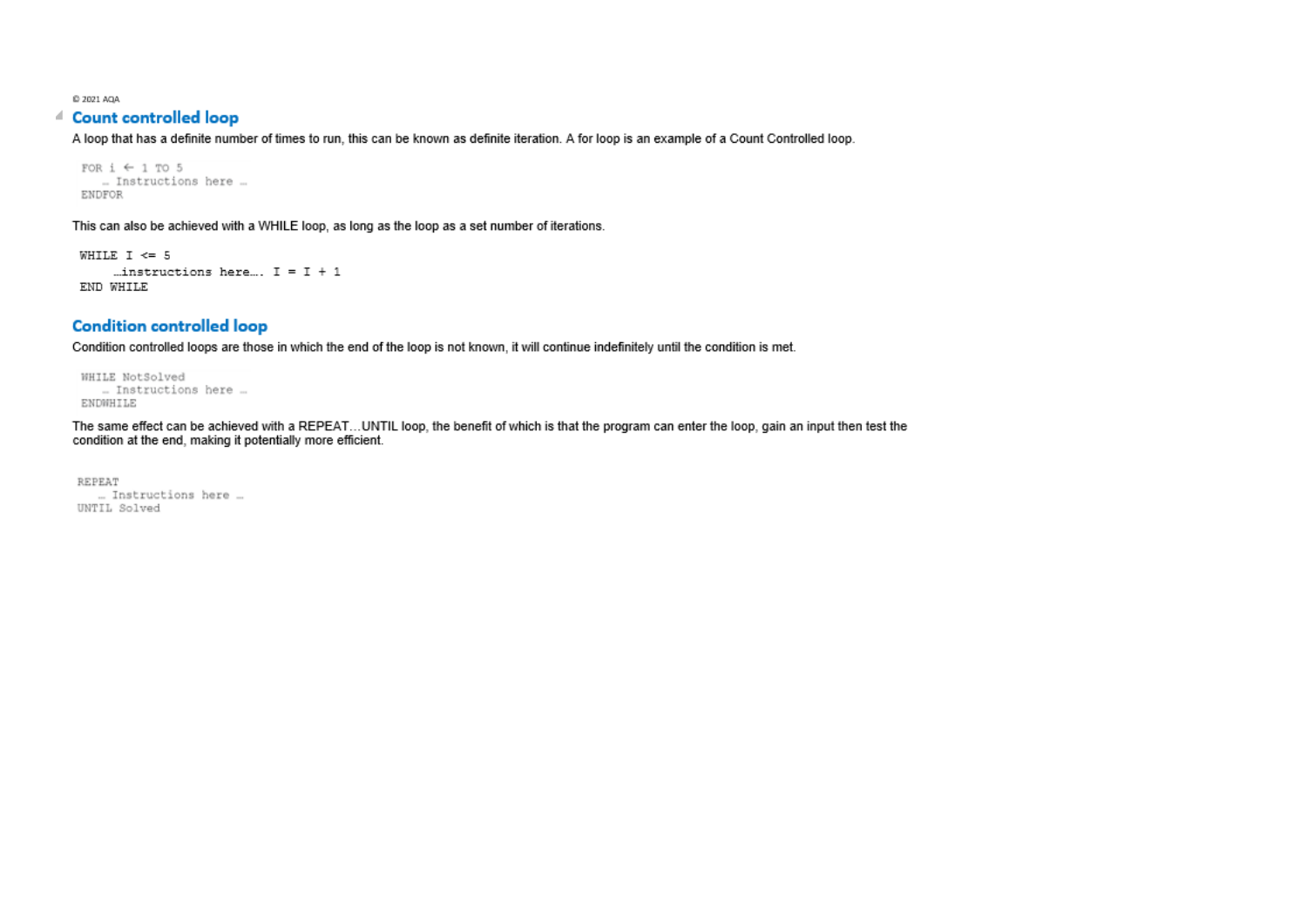# For Loops **Computer Experiment 2**

This is how a for loop works:

```
n=10for n in range (10, 20):
    print n
    n=n+1
```
# print'end of loop'

Run this program a few times, and for each run change the values in inside the bracket, and sometimes the number added to n.

## Exercise 1

Write a program where the loop runs from 20 to 10 and print these value.

# Exercise 2

Write a program where the user enter a number between 10 and 100. A loop runs between 1 and the value entered. Using % remainder print out all the factors of that number.

# Exercise 2a

Modify the above program using conditional statements inside a loop, to determine if the enter number is a prime number. Hint design the program first using a flow diagram.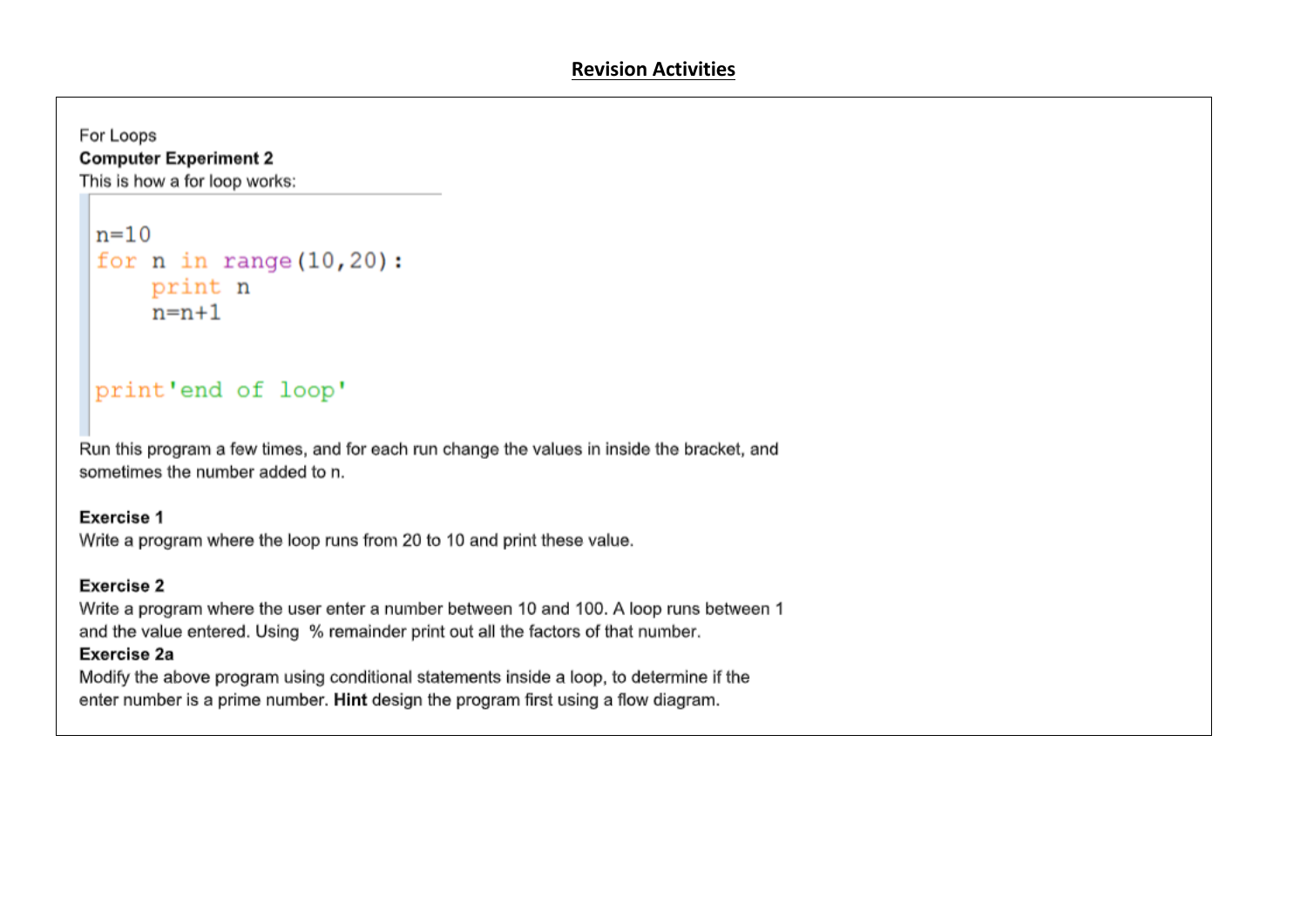## **While loops:**

While loops depend on a condition see the following program:

```
File Edit Format Run Options Window Help
count = 0while \text{(count} < 9):
   print 'The count is:', count
   count = count + 1
```
# print "Good bye!"

# **Computer Experiment 3**

Run the above program change the starting value of count, and the number 9, and run a few times.

# Exercise 3

Write a program where a user enters a number n. The program prints the sentence "tell me why I don't like mondays?" n times. Can the program be written using both types of loops?

# Exercise 4

Write a program where the user enters their full name, and a letter. The program counts the number of times the chosen letter is in the name. Hint you will need to use the len(string) statement. There is more than one way to write this program.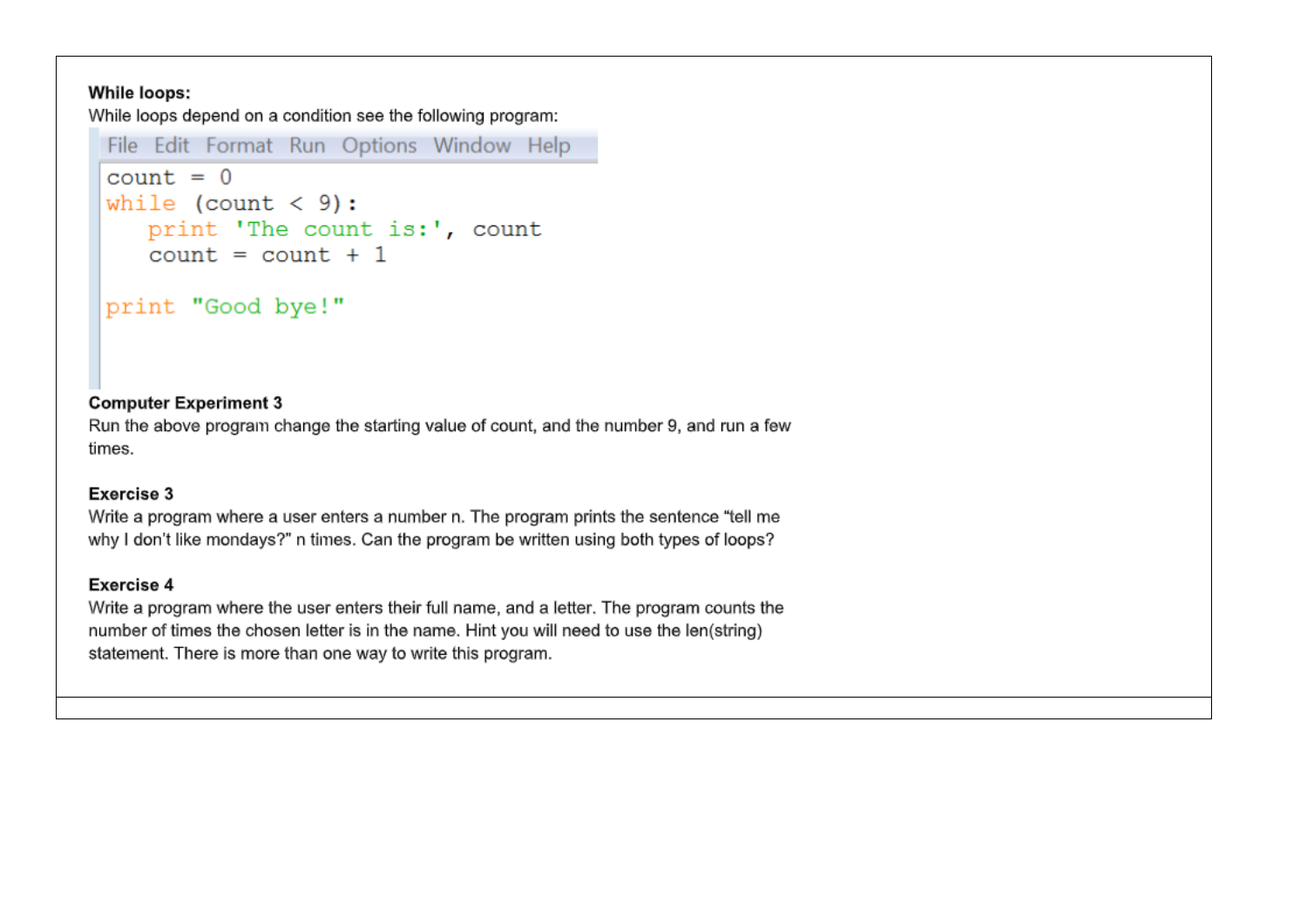```
File Edit Format Run Options Window Help
a=raw input ("enter a word")
h ="z"
c=a [0]
if c == b:
    print "the word begins with ", b
else:
    print "the word does not begin with ", b
```
## **Computer Experiment 2**

Run the above program a few times. Enter words starting with z and some that do not start with z. Is the program case sensitive? I.e. does capitalization make any difference?

## **Exercise 1**

Write a program where the person enters their first name. The program determines the length of the name, and then determines if the name ends with the letter "a". If the name ends with an a, then the person wins a 1000 dollar prize. The program informs the person that they have or have not won the prize. You will need to use the len(string) method, look it up here:

https://www.tutorialspoint.com/python/python\_strings.htm

## Exercise 2

The rules for winning the prize have got stricter. The first name must now have more than 5 characters (as well as end in the letter a). Modify the program in Exercise 1. You will have to use nested if statements:

https://www.tutorialspoint.com/python/nested if statements in python.htm

Can you draw a flow diagram for your program?